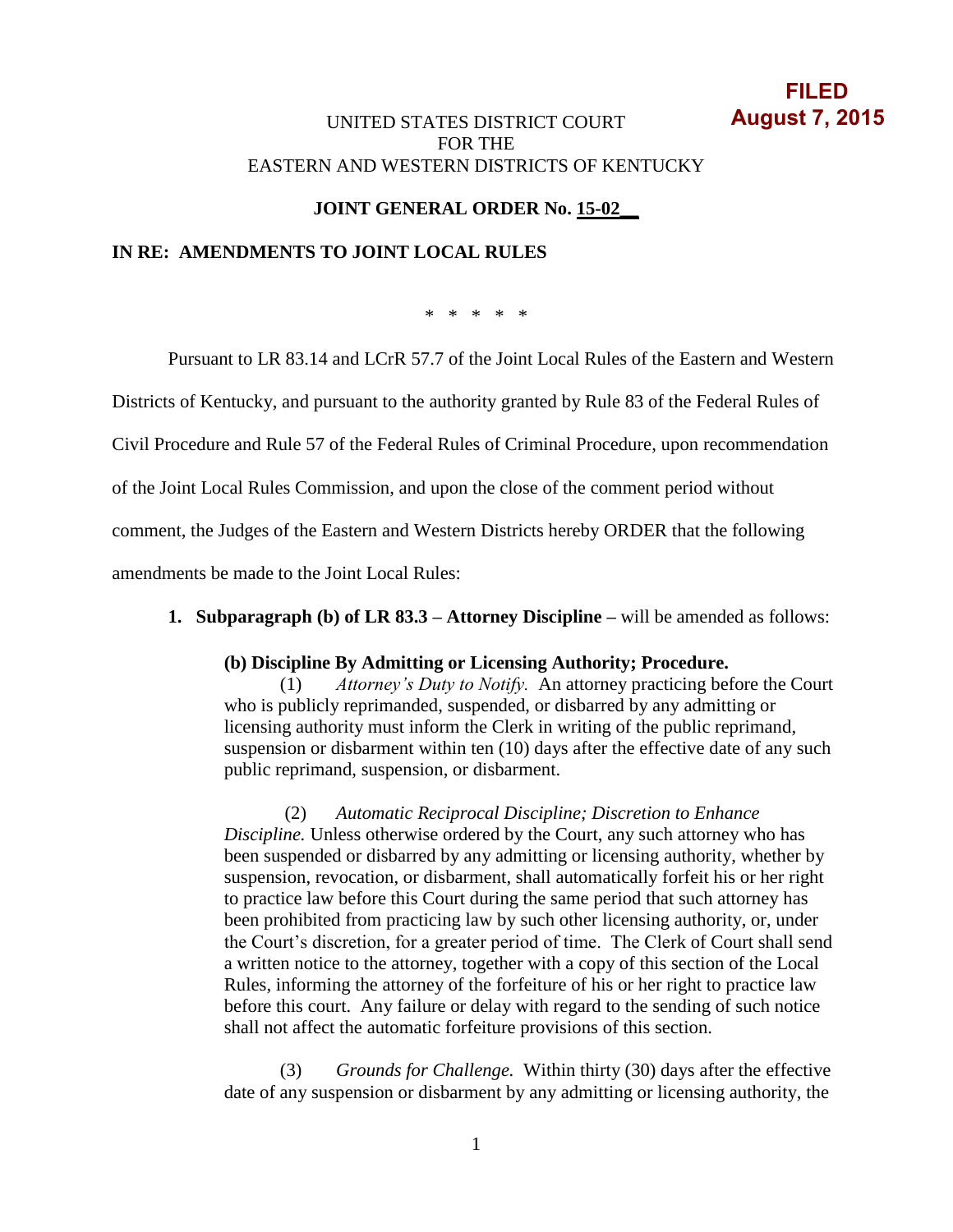attorney may file a written challenge to the reciprocal discipline imposed under section (2). To conclude that the entry of some other order is appropriate, the Court must find that the record underlying the attorney's suspension or disbarment clearly indicates that:

(A) the procedure was so lacking in notice or opportunity to be heard as to constitute a deprivation of due process;

(B) the proof establishing the misconduct was so infirm that the Court could not – consistent with its duty – accept the conclusion of the admitting or licensing authority as final;

(C) the Court's disqualification of the attorney would result in grave injustice: or

(D) the Court concludes that the misconduct underlying the attorney's suspension or disbarment warrants substantially different discipline.

(4) *Finality of the Action of the Admitting or Licensing Authority.* Unless the Court determines that one of the grounds contained in (3) above exists, the admitting or licensing authority's final adjudication of attorney misconduct conclusively establishes the misconduct for purposes of this Court's discipline.

(5) *Reinstatement.*Upon reinstatement of an attorney by any admitting or licensing authority, the attorney shall provide to the Clerk of Court written notice from the admitting or licensing authority confirming the reinstatement. The Clerk of Court shall then transmit the confirmation to the Chief Judge who shall determine whether the attorney may be reinstated to practice before the Court.

**2. Subparagraph (b) of LCrR 57.3 – Attorney Discipline –** will be amended as follows:

#### **(b) Discipline By Admitting or Licensing Authority; Procedure.**

(1) *Attorney's Duty to Notify.*An attorney practicing before the Court who is publicly reprimanded, suspended, or disbarred by any admitting or licensing authority must inform the Clerk in writing of the public reprimand, suspension, or disbarment within ten (10) days after the effective date of any such public reprimand, suspension or disbarment.

(2) *Automatic Reciprocal Discipline; Discretion to Enhance Discipline.* Unless otherwise ordered by the Court, any such attorney who has been suspended or disbarred by any admitting or licensing authority, whether by suspension, revocation, or disbarment, shall automatically forfeit his or her right to practice law before this Court during the same period that such attorney has been prohibited from practicing law by such other licensing authority, or, under the Court's discretion, for a greater period of time. The Clerk of Court shall send a written notice to the attorney, together with a copy of this section of the Local Rules, informing the attorney of the forfeiture of his or her right to practice law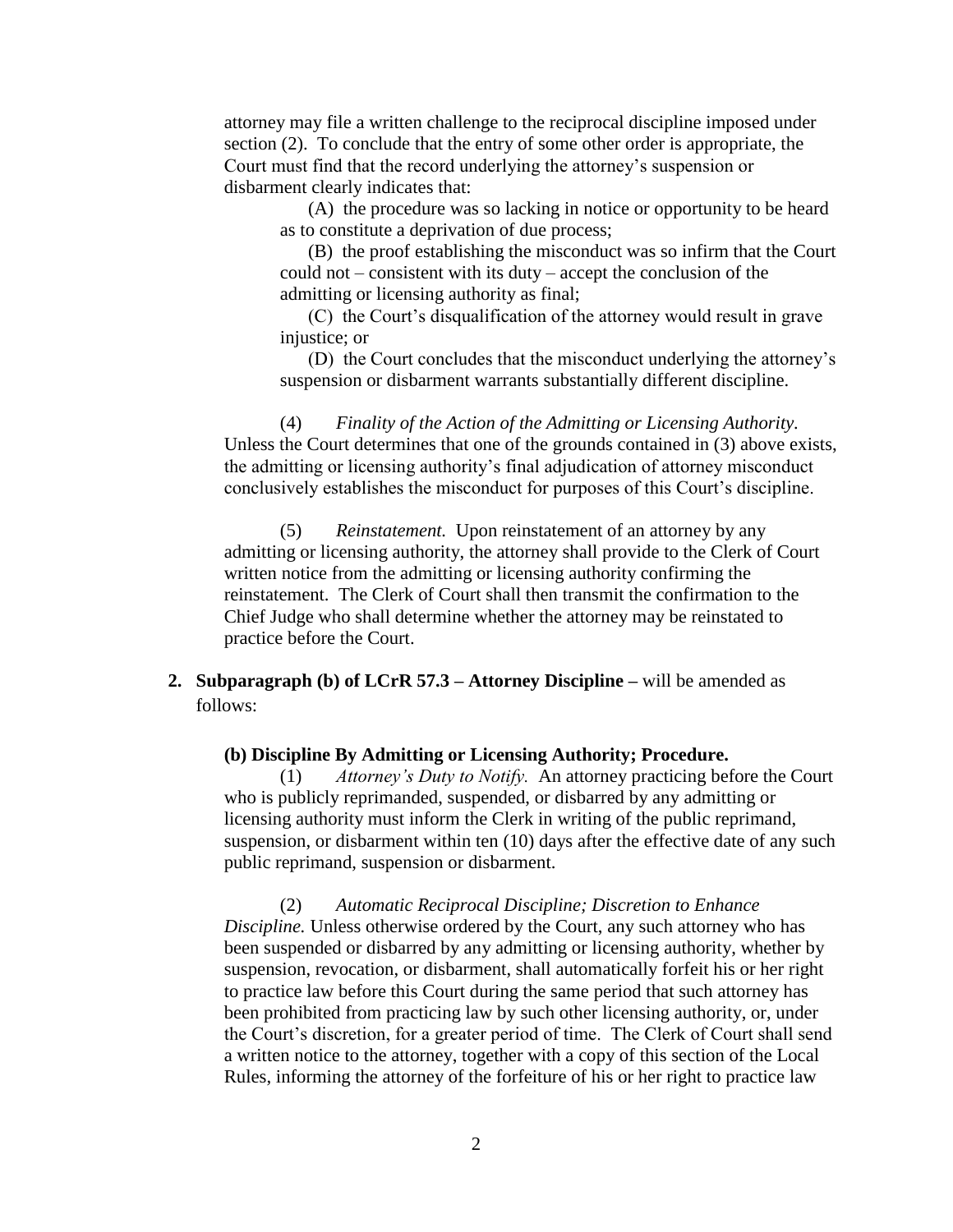before this court. Any failure or delay with regard to the sending of such notice shall not affect the automatic forfeiture provisions of this section.

(3) *Grounds for Challenge.*Within thirty (30) days after the effective date of any suspension or disbarment by any admitting or licensing authority, the attorney may file a written challenge to the reciprocal discipline imposed under section (2). To conclude that the entry of some other order is appropriate, the Court must find that the record underlying the attorney's suspension or disbarment clearly indicates that:

(A) the procedure was so lacking in notice or opportunity to be heard as to constitute a deprivation of due process;

(B) the proof establishing the misconduct was so infirm that the Court could not – consistent with its duty – accept the conclusion of the admitting or licensing authority as final;

(C) the Court's disqualification of the attorney would result in grave injustice; or

(D) the Court concludes that the misconduct underlying the attorney's suspension or disbarment warrants substantially different discipline.

(4) *Finality of the Action of the Admitting or Licensing Authority.* Unless the Court determines that one of the grounds contained in (3) above exists, the admitting or licensing authority's final adjudication of attorney misconduct conclusively establishes the misconduct for purposes of this Court's discipline.

(5) *Reinstatement.*Upon reinstatement of an attorney by any admitting or licensing authority, the attorney shall provide to the Clerk of Court written notice from the admitting or licensing authority confirming the reinstatement. The Clerk of Court shall then transmit the confirmation to the Chief Judge who shall determine whether the attorney may be reinstated to practice before the Court.

The amendments reflected in this Joint General Order shall be incorporated into the

Courts' Joint Local Rules published on the Courts' respective websites. Copies of this Order

shall be made available to the public on the Courts' respective websites and made available to

the various publishing companies that publish the Joint Local Rules of the Eastern and Western

Districts of Kentucky. The amendments noted in this Order shall take effect upon entry of this

Order.